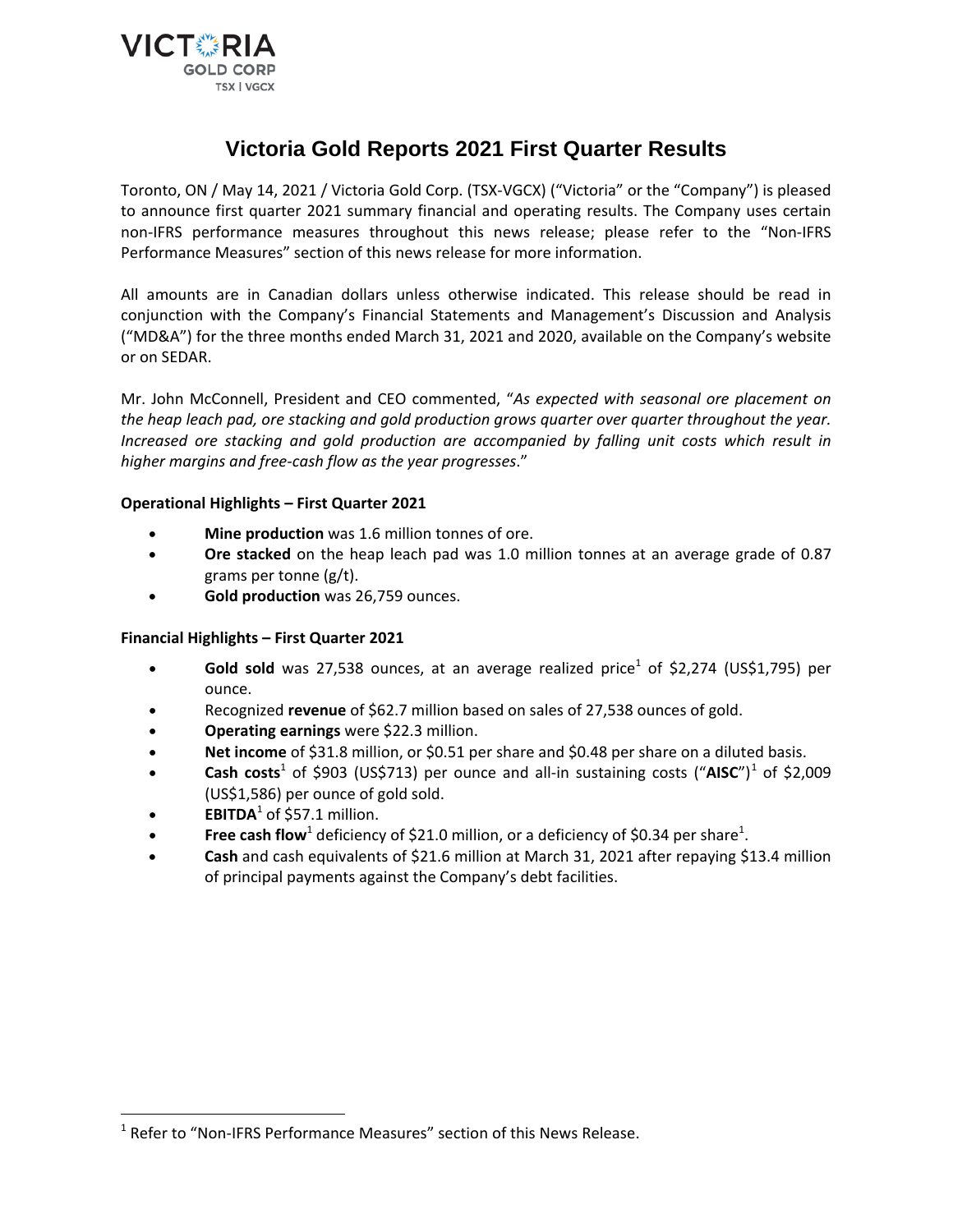## **First Quarter 2021 Operating Results**

|                       |                | <b>Three months ended</b><br><b>March 31, 2021</b> | <b>Three months ended</b><br><b>March 31, 2020</b> |
|-----------------------|----------------|----------------------------------------------------|----------------------------------------------------|
| <b>Operating data</b> |                |                                                    |                                                    |
| Ore mined             | <b>Tonnes</b>  | 1,562,230                                          | 946,479                                            |
| Waste mined           | <b>Tonnes</b>  | 4,675,295                                          | 1,565,964                                          |
| <b>Total mined</b>    | <b>Tonnes</b>  | 6,237,525                                          | 2,512,443                                          |
| Strip ratio           | (waste to ore) | 2.99                                               | 1.65                                               |
| Mining rate           | Tonnes/day     | 69,311                                             | 27,911                                             |
| Ore stacked on pad    | <b>Tonnes</b>  | 950,513                                            | 887,700                                            |
| Ore stacked grade     | g/t Au         | 0.87                                               | 0.83                                               |
| Throughput (stacked)  | Tonnes/day     | 10,567                                             | 9,867                                              |
| Gold ounces produced  | ounces         | 26,759                                             | 10,544                                             |
| Gold ounces sold      | ounces         | 27,538                                             | 10,179                                             |

## *Gold production and sales*

During the three months ended March 31, 2021, the Eagle Gold Mine produced 26,759 ounces of gold, compared to 10,544 ounces of gold production in Q1 2020. The Company was primarily focused on operations ramp up throughout 2020 and declared commercial production on July 1, 2020.

During the three months ended March 31, 2021, the Company sold 27,538 ounces of gold, compared with 10,179 gold ounces sold in the same quarter in the prior year.

#### *Mining*

During the three months ended March 31, 2021, a total of 1.6 million tonnes of ore were mined, at a strip ratio of 3:1 with a total of 6.2 million tonnes of material mined. In comparison, 0.9 million tonnes of ore were mined, at a strip ratio of 1.7:1 with a total of 2.5 million tonnes of material mined for the prior comparable period in 2020.

Total tonnes mined were 248% higher in Q1 2021 as we advanced phase 2 waste stripping within the open pit versus Q1 2020. The resulting average daily mining rate for Q1 2021 was 69.3 k tonnes per day compared to 27.9 k tonnes per day during Q1 2020.

#### *Processing*

During the three months ended March 31, 2021, a total of 1.0 million tonnes of ore was stacked on the heap leach pad at a throughput rate of 10,600 tonnes per day. A total of 0.9 million tonnes of ore was stacked on the heap leach pad at a throughput rate of 9,900 tonnes per day for the prior comparable period in 2020.

Ore stacked on the pad was similar in Q1 2021 versus the prior comparable period in 2020. In the first quarter of both 2020 and 2021, the Company operated under the seasonal stacking plan wherein stacking of ore on the heap leach pad is curtailed for the 90 coldest days of the year, January through March.

Stacked ore grade for the quarter was 0.87 g/t Au, compared to 0.83 g/t Au in the prior comparable period in 2020. Some material in phase 2 of the open pit which was expected to be waste was mineralized and above cut-off grades; as such a portion of waste was converted to ore, which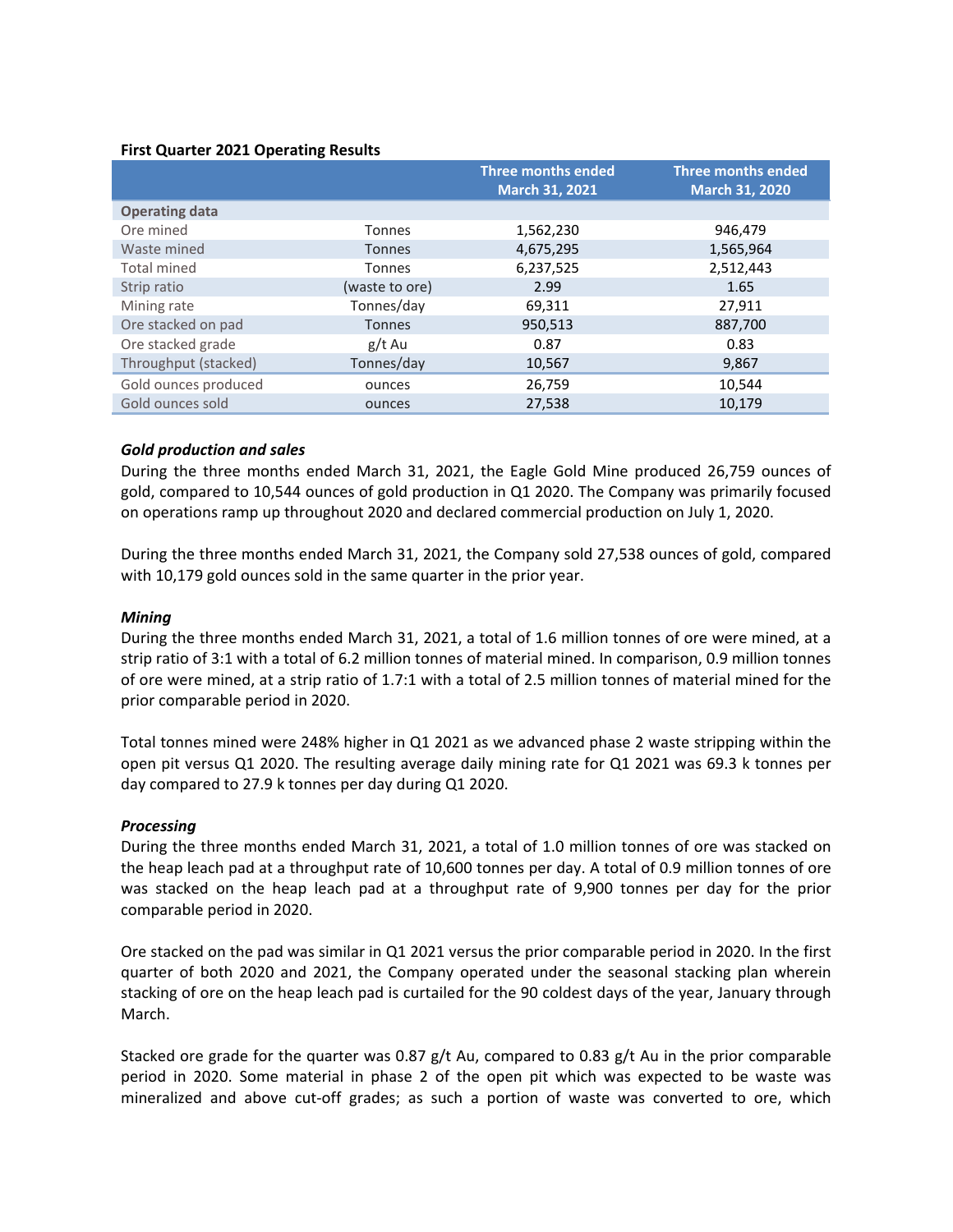resulted in a minor increase in overall tonnes and ounces with a small decrease in grade, compared to expectations.

As at March 31, 2021, the Company estimates there are 64,279 recoverable ounces within mineral inventory.

During the first quarter of 2021 and through the date of this press release, a number of improvements related to material handling within the process circuit have been completed. These corrective measures are significantly improving reliability and plant uptime and, in turn, will improve ore stacking and gold production on a go forward basis.

#### *Capital*

The Company incurred a total of \$31.8 million in capital expenditures during the three months ended March 31, 2021: (1) sustaining capital of \$15.2 million (primarily upgrades to the material handling system including chute liners of \$12.4 million); (2) capitalized stripping activities of \$16.1 million, and; (3) \$0.5 million spend on growth capital expenditures (growth exploration) during the quarter.

#### **First Quarter 2021 Financial Results**

|                                     |    | <b>Three months ended</b><br><b>March 31, 2021</b> | <b>Three months ended</b><br>March 31, 2020 <sup>(1)</sup> |
|-------------------------------------|----|----------------------------------------------------|------------------------------------------------------------|
| <b>Financial data</b>               |    |                                                    |                                                            |
| Revenue                             | Ś  | 62,749,024                                         |                                                            |
| Gross profit                        |    | 24,831,749                                         |                                                            |
| Net income (loss)                   | \$ | 31,800,928                                         | (47, 366, 083)                                             |
| Earnings (loss) per share - Basic   | \$ | 0.51                                               | (0.82)                                                     |
| Earnings (loss) per share - Diluted | \$ | 0.48                                               | (0.82)                                                     |
|                                     |    | As at                                              | As at                                                      |
|                                     |    | <b>March 31, 2021</b>                              | <b>December 31, 2020</b>                                   |
| <b>Financial position</b>           |    |                                                    |                                                            |
| Cash and cash equivalents           | Ś  | 21,559,380                                         | 56,136,314                                                 |
| Working capital                     |    | 21,104,261                                         | 25,370,418                                                 |
| Property, plant and equipment       |    | 598,583,334                                        | 579,617,049                                                |
| Total assets                        |    | 768,886,772                                        | 776,760,617                                                |
| Long-term debt                      |    | 194,613,211                                        | 209,660,142                                                |

*(1) Note that the table above does not present comparative statistics for revenue and cost of goods sold for the prior comparable quarter as Eagle Gold Mine achieved commercial production effective July 1, 2020. Gold sales and related costs prior to that date were capitalized to mineral properties.*

#### *Revenue*

For the three months ended March 31, 2021, the Company sold 27,538 ounces of gold at an average realized price of \$2,274 (US\$1,795) (see "Non-IFRS Performance Measures" section) resulting in revenue of \$62.7 million. Revenue is net of treatment and refining charges, which were \$0.1 million for the three months ended March 31, 2021.

#### *Cost of goods sold*

Cost of goods sold of \$25.3 million for the three months ended March 31, 2021 are comprised of production costs, (including mining, processing, site services and site general and administration costs), royalty and selling costs.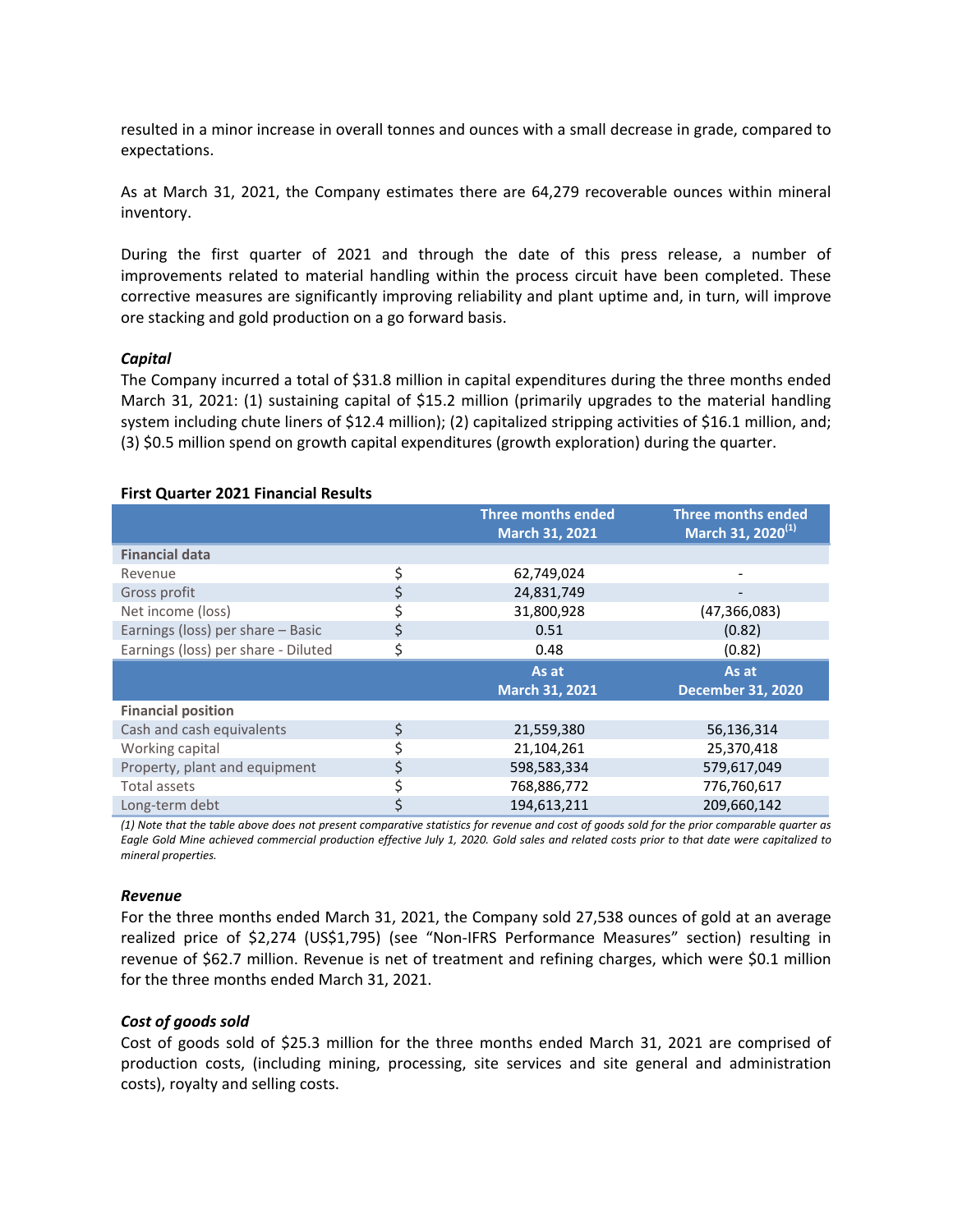## *Depreciation and depletion*

Depreciation and depletion was \$12.6 million for the three months ended March 31, 2021. Assets are depreciated on a straight-line basis over their useful life, or depleted on a units-of-production basis over the reserves to which they relate.

## *Net income (loss)*

The Company reported net income of \$31.8 million for the three month period ended March 31, 2021, compared to a net loss of \$47.4 million for the previous year's comparable period. The increase in net income for the three month period ended March 31, 2021 is the result of operating earnings, unrealized and realized gains on derivative instruments and foreign exchange gains, partially offset by finance costs, unrealized losses on marketable securities and deferred taxes.

## **Liquidity and Capital Resources**

At March 31, 2021, the Company had cash and cash equivalents of \$21.6 million and a working capital surplus of \$21.1 million. The decrease in cash and cash equivalents of \$34.5 million over the year ended December 31, 2020, was due to operating activities and changes in working capital including foreign exchange losses on cash balances (\$12.6 million increase in cash), offset by investing activities (\$31.1 million decrease in cash) from capital expenditures incurred at the Eagle Gold Mine and financing activities (\$16.0 million decrease in cash) from principal and interest repayments made on credit facilities.

# **2021 Outlook**

 $\overline{a}$ 

Management believes 2021 production and financial guidance remain achievable assuming there is no significant impact on operations at the Eagle Gold Mine due to the COVID-19 pandemic. The Company has taken precautions to mitigate the risk of COVID-19 on operations. However, the COVID-19 pandemic and any future emergence and spread of similar pathogens could have a material adverse impact on our business, operations and operating results, financial condition, liquidity and market for our securities.

The Company produced 26,759 ounces of gold during the first quarter of 2021. The Company's 2021 gold production guidance at the Eagle Gold Mine of 180,000 ounces to 200,000 ounces is unchanged. Gold production is expected to be strongly weighted to the second half of the year due to the seasonal stacking of ore on the Eagle leach pad.

The Company's AISC<sup>[1](#page-3-0)</sup> per ounce of gold sold during the first quarter of 2021 was US\$1,586. The Company's 2021 AISC guidance at the Eagle Gold Mine of US\$1,050 to US\$1,175 per ounce of gold sold is unchanged. AISC are expected to fall quarter over quarter in 2021 due to the seasonal stacking of ore on the Eagle leach pad. Sustaining capital will be high in 2021 compared with future years due to one-time infrastructure expenditures including construction of the truck shop (US\$8 million) and water treatment plant (US\$11 million).

The Company has initiated 'Project 250' aimed at increasing the average annual production of the Eagle Gold Mine to 250,000 ounces gold by 2023. The two primary opportunities to increase production are the scalping of fine ore from the crushing circuit and adjustments to the seasonal

<span id="page-3-0"></span> $1$  Refer to "Non-IFRS Performance Measures" section.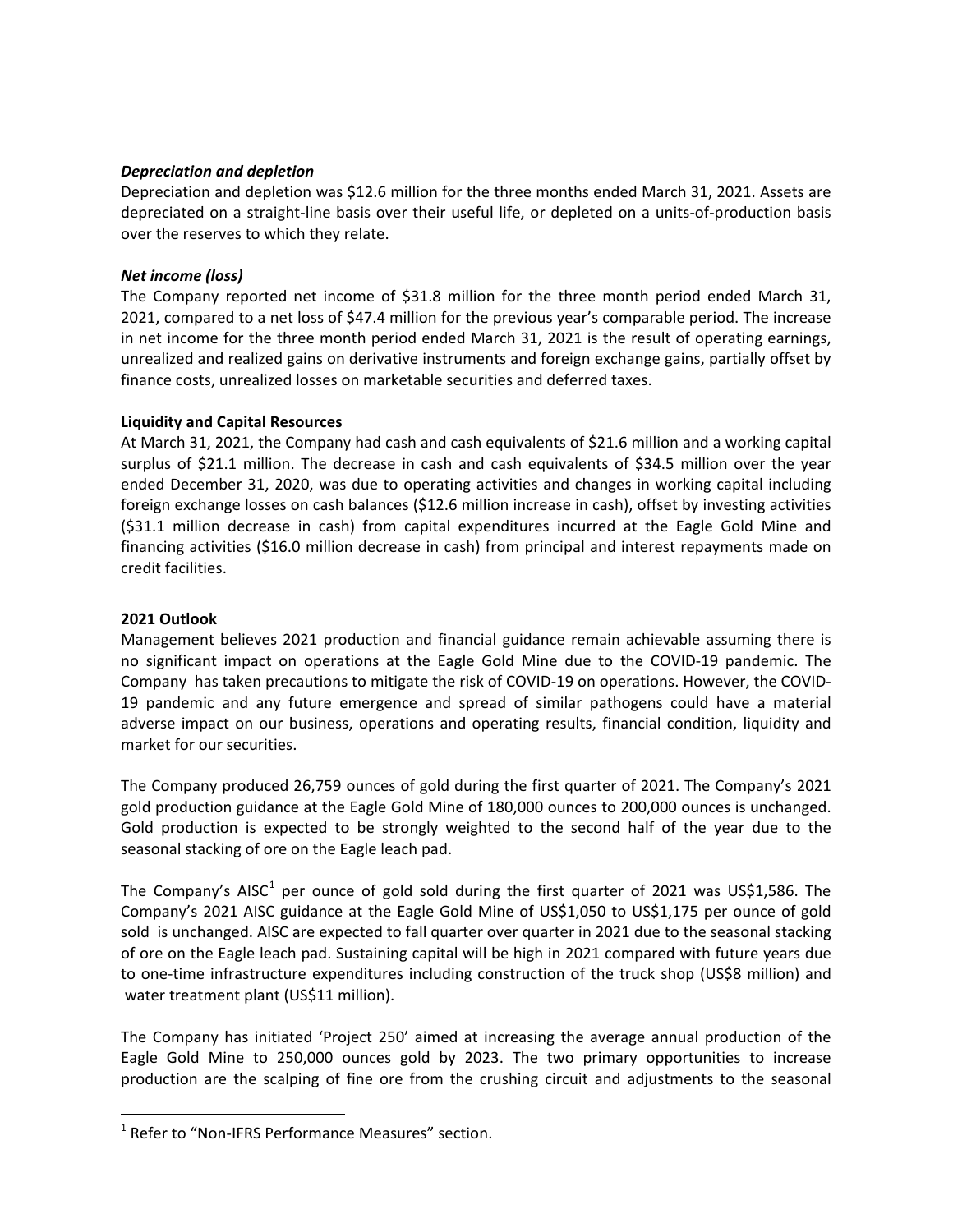stacking plan. Scalping of fine ore is expected to reduce wear and energy requirements as well as increase overall capacity of the crushing circuit. Further investigation is underway on year-round stacking of ore to the heap leach pad. Early engineering on Project 250 is expected to be complete in the second half of 2021.

## **Qualified Person**

The technical content of this news release has been reviewed and approved by Paul D. Gray, P.Geo, as the "Qualified Person" as defined in National Instrument 43-101 - *Standards of Disclosure for Mineral Projects.*

# **Annual General Meeting & Conference Call**

The Company will hold its Annual General Meeting ("AGM") on June 23, 2021. Mr. Sean Roosen will not be standing for re-election as a director of the Company. Mr. Roosen will be focusing on his new role as Chairman and CEO of Osisko Development Corp. The Company would like to thank Mr. Roosen for his invaluable support and frank guidance through construction and ramp up of operations of the Eagle Gold Mine.

Considering the Company recently held a conference call in relation to its year ended December 31, 2020, consolidated results on March 24, 2021 and the upcoming AGM, the Company will not host a conference call to discuss the first quarter consolidated results. The Company does intend to host conference calls to discuss second quarter, third quarter and year ended 2021 consolidated results upon their release.

#### **About the Dublin Gulch Property**

Victoria Gold's 100%-owned Dublin Gulch gold property (the "Property") is situated in central Yukon Territory, Canada, approximately 375 kilometers north of the capital city of Whitehorse, and approximately 85 kilometers from the town of Mayo. The Property is accessible by road year round, and is located within Yukon Energy's electrical grid.

The Property covers an area of approximately 555 square kilometers, and is the site of the Company's Eagle and Olive Gold Deposits. The Eagle Gold Mine is Yukon's newest operating gold mine. The Eagle and Olive deposits include Proven and Probable Reserves of 3.3 million ounces of gold from 155 million tonnes of ore with a grade of 0.65 grams of gold per tonne, as outlined in a National Instrument 43-101 Technical Report for the Eagle Gold Mine dated December 3, 2019. The Mineral Resource under National Instrument 43-101 – *Standards of Disclosure for Mineral Projects* ("NI 43- 101") for the Eagle and Olive deposits has been estimated to host 227 million tonnes averaging 0.67 grams of gold per tonne, containing 4.7 million ounces of gold in the "Measured and Indicated" category, inclusive of Proven and Probable Reserves, and a further 28 million tonnes averaging 0.65 grams of gold per tonne, containing 0.6 million ounces of gold in the "Inferred" category.

#### **Non-IFRS Performance Measures**

The Company has included certain non-IFRS measures in this news release. Refer to the Company's MD&A for an explanation, discussion and reconciliation of non-IFRS measures. The Company believes that these measures, in addition to measures prepared in accordance with International Financial Reporting Standards ("IFRS"), provide readers with an improved ability to evaluate the underlying performance of the Company and to compare it to information reported by other companies. The non-IFRS measures are intended to provide additional information and should not be considered in isolation or as a substitute for measures of performance prepared in accordance with IFRS. These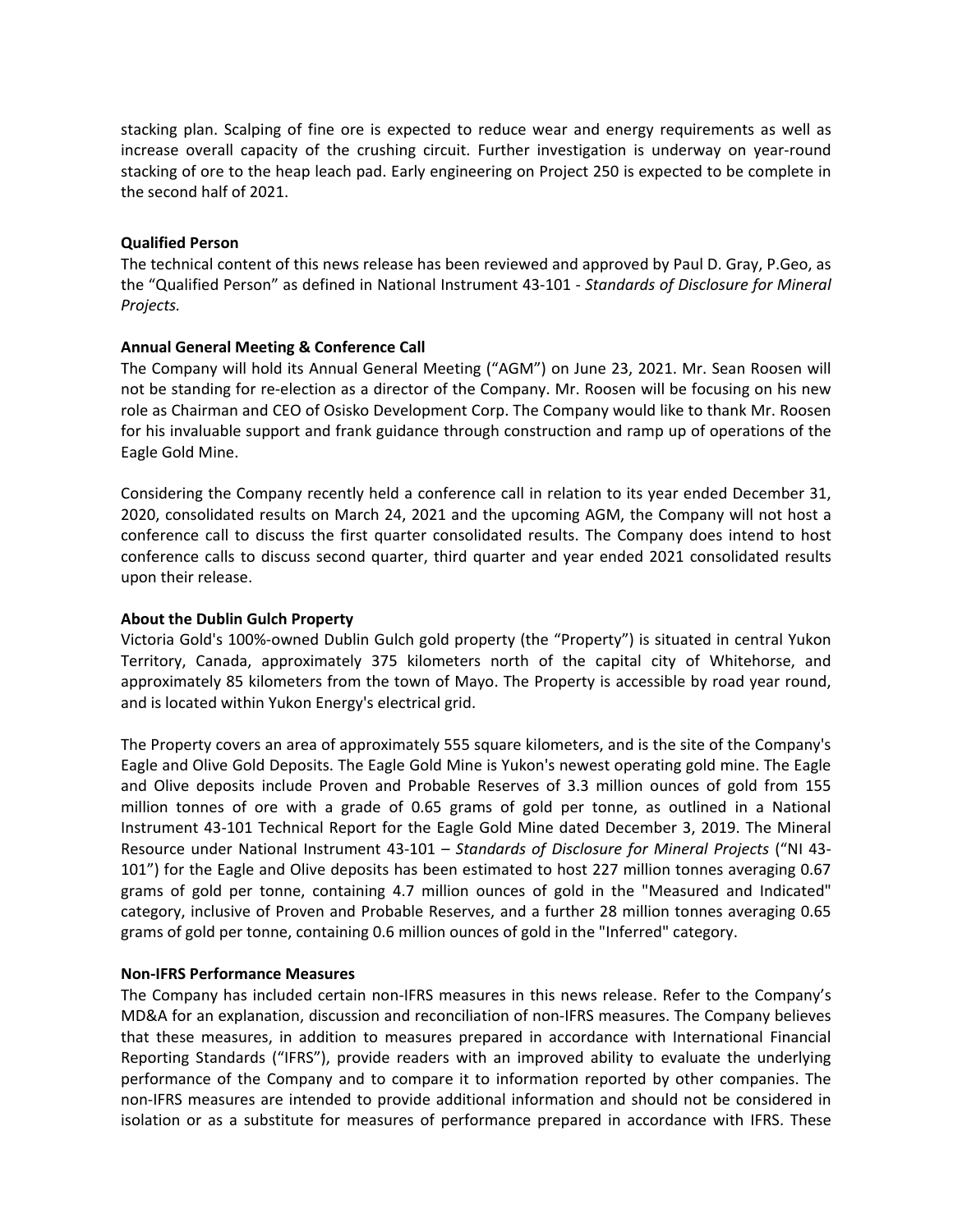measures do not have any standardized meaning prescribed under IFRS, and therefore may not be comparable to similar measures presented by other issuers.

#### **Cautionary Language and Forward-Looking Statements**

This press release includes certain statements that may be deemed "forward-looking statements". Except for statements of historical fact relating to Victoria, information contained herein constitutes forward-looking information, including any information related to Victoria's strategy, plans or future financial or operating performance. Forward-looking information is characterized by words such as "plan", "expect", "budget", "target", "project", "intend", "believe", "anticipate", "estimate" and other similar words, or statements that certain events or conditions "may", "will", "could" or "should" occur, and includes any guidance and forecasts set out herein (including, but not limited to, production and operational guidance of the Corporation). In order to give such forward-looking information, the Corporation has made certain assumptions about the its business, operations, the economy and the mineral exploration industry in general, in particular in light of the impact of the novel coronavirus and the COVID-19 disease ("COVID-19") on each of the foregoing. In this respect, the Corporation has assumed that production levels will remain consistent with management's expectations, contracted parties provide goods and services on agreed timeframes, equipment works as anticipated, required regulatory approvals are received, no unusual geological or technical problems occur, no material adverse change in the price of gold occurs and no significant events occur outside of the Corporation's normal course of business. Forward-looking information is based on the opinions, assumptions and estimates of management considered reasonable at the date the statements are made, and are inherently subject to a variety of risks and uncertainties and other known and unknown factors that could cause actual events or results to differ materially from those described in, or implied by, the forward-looking information. These factors include the impact of general business and economic conditions, risks related to COVID-19 on the Company, global liquidity and credit availability on the timing of cash flows and the values of assets and liabilities based on projected future conditions, anticipated metal production, fluctuating metal prices, currency exchange rates, estimated ore grades, possible variations in ore grade or recovery rates, changes in accounting policies, changes in Victoria's corporate resources, changes in project parameters as plans continue to be refined, changes in development and production time frames, the possibility of cost overruns or unanticipated costs and expenses, uncertainty of mineral reserve and mineral resource estimates, higher prices for fuel, steel, power, labour and other consumables contributing to higher costs and general risks of the mining industry, failure of plant, equipment or processes to operate as anticipated, final pricing for metal sales, unanticipated results of future studies, seasonality and unanticipated weather changes, costs and timing of the development of new deposits, success of exploration activities, requirements for additional capital, permitting time lines, government regulation of mining operations, environmental risks, unanticipated reclamation expenses, title disputes or claims, limitations on insurance coverage and timing and possible outcomes of pending litigation and labour disputes, risks related to remote operations and the availability of adequate infrastructure, fluctuations in price and availability of energy and other inputs necessary for mining operations. Although Victoria has attempted to identify important factors that could cause actual actions, events or results to differ materially from those described in, or implied by, the forwardlooking information, there may be other factors that cause actions, events or results not to be anticipated, estimated or intended. There can be no assurance that forward-looking information will prove to be accurate, as actual results and future events could differ materially from those anticipated in such statements. The reader is cautioned not to place undue reliance on forwardlooking information. The forward-looking information contained herein is presented for the purpose of assisting investors in understanding Victoria's expected financial and operational performance and Victoria's plans and objectives and may not be appropriate for other purposes. All forward-looking